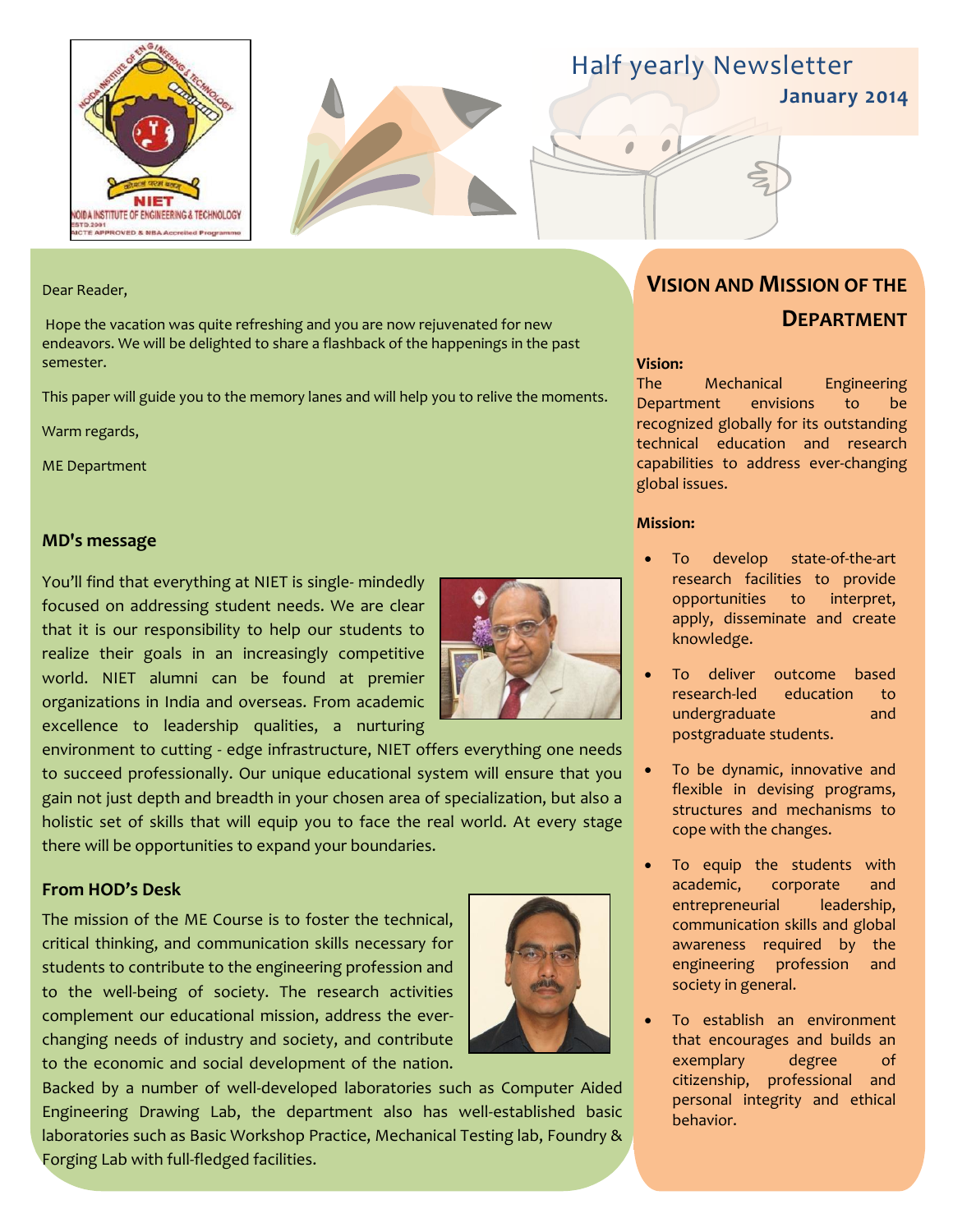#### **MECHNAICAL WORKSHOP**

Students of Department of Mechanical Engineering attended workshop organized at N.E. Railways, Gorakhpur during the period July to August 2013.

#### **COLLEGIATE CLUB**

SAE India collegiate club at NIET nominated its vice-chairperson from the department of mechanical engineering. Heartily congratulations for the achievement.

#### **CERTIFICATION COURSE**

Department of Mechanical Engineering, NIET, organized a certification course in accordance with IOTA Cell on the topic "Product Design & 3D Printing" in which most of the 3<sup>rd</sup> year students were certified in the month of September 2013.

#### **G.K. QUIZ**

Students of the department participated and won in the quiz competition organized by ABVP in the month of October, 2013.

#### **CANVAS'13**

Sports festival organized by EDUCOMP RAFFLES organized in the month of October, 2013 in which students of Mechanical Engineering Department, NIET participated in the Volleyball event and won 2<sup>nd</sup> prize over there.

#### **INDUSTRIAL TRAINING**

Students of Mechanical engineering, NIET joined a month's training program FairDeal Autoparts manufacturing Pvt. Ltd. and got certified for "Role of Inventory Management in Manufacturing Industries"

#### **COLLEGE AMBASSADOR**

UPTU Khabar entitled a student of Mechanical Engineering Department, NIET as College Ambassador. UPTU Khabar is a product of Khabar Villa Network.

#### **ENTREPRENEUR DEVELOPMENT PROGRAM**

National Institute of Entrepreneurship and Small Business Development organized a 15 days workshop for budding entrepreneurs in the month of November, 2013.

#### **TECHNO-CULTURAL FEST**

Students of Department of Mechanical Engineering, NIET participated in various techno-cultural fests organized at various colleges on different platforms. Some of the techno-cultural events were organized:

- Jaipur Literature Festival
- Annual Mahindra Excellence Theatre Award Festival
- TechKRITI'13
- Ranbhumi, A National Level Techfest by SRM
- Inter University Quiz *Ignitos'13 by INTELAEON*









**ENTREPRENEUR DEVELOPMENT PROGRAMME**